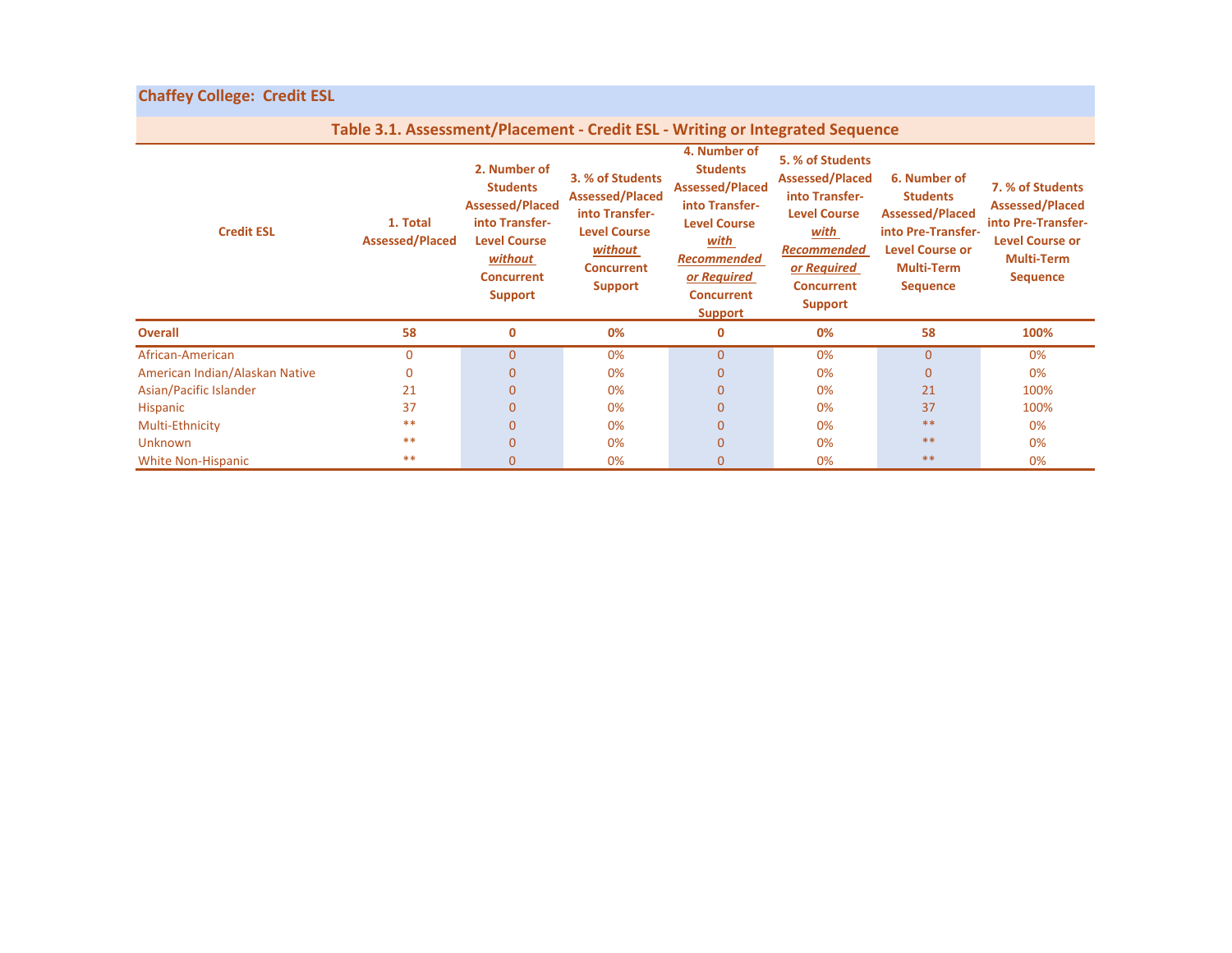| Table 3.2. Enrollment - Credit ESL - Writing or Integrated Sequence |                   |                                                                                                                                                    |                                                                                                                                 |                                                                                                                                                                 |                                                                                                                                                                     |                                                                                                                                        |                                                                                                                         |  |  |  |  |
|---------------------------------------------------------------------|-------------------|----------------------------------------------------------------------------------------------------------------------------------------------------|---------------------------------------------------------------------------------------------------------------------------------|-----------------------------------------------------------------------------------------------------------------------------------------------------------------|---------------------------------------------------------------------------------------------------------------------------------------------------------------------|----------------------------------------------------------------------------------------------------------------------------------------|-------------------------------------------------------------------------------------------------------------------------|--|--|--|--|
| <b>Credit ESL</b>                                                   | 1. Total Enrolled | 2. Number of<br><b>Students Who</b><br><b>Enrolled in</b><br><b>Transfer-Level</b><br><b>Course without</b><br><b>Concurrent</b><br><b>Support</b> | 3. % of Students<br><b>Enrolled in</b><br><b>Transfer-Level</b><br><b>Course without</b><br><b>Concurrent</b><br><b>Support</b> | 4. Number of<br><b>Students Enrolled</b><br>in Transfer-Level<br><b>Course with</b><br><b>Recommended</b><br>or Required<br><b>Concurrent</b><br><b>Support</b> | 5. % of Students<br><b>Enrolled into</b><br><b>Transfer-Level</b><br><b>Course with</b><br><b>Recommended</b><br>or Required<br><b>Concurrent</b><br><b>Support</b> | 6. Number of<br><b>Students</b><br><b>Enrolled in Pre-</b><br><b>Transfer-Level</b><br><b>Course or Multi-</b><br><b>Term Sequence</b> | 7. % of Students<br><b>Enrolled in Pre-</b><br><b>Transfer-Level</b><br><b>Course or Multi-</b><br><b>Term Sequence</b> |  |  |  |  |
| <b>Overall</b>                                                      | 47                | $\mathbf 0$                                                                                                                                        | 0%                                                                                                                              | $\mathbf 0$                                                                                                                                                     | 0%                                                                                                                                                                  | 47                                                                                                                                     | 100%                                                                                                                    |  |  |  |  |
| African-American                                                    | $\Omega$          | $\overline{0}$                                                                                                                                     | 0%                                                                                                                              | $\overline{0}$                                                                                                                                                  | 0%                                                                                                                                                                  | 0                                                                                                                                      | 0%                                                                                                                      |  |  |  |  |
| American Indian/Alaskan Native                                      | $\Omega$          | $\mathbf{0}$                                                                                                                                       | 0%                                                                                                                              | $\Omega$                                                                                                                                                        | 0%                                                                                                                                                                  | 0                                                                                                                                      | 0%                                                                                                                      |  |  |  |  |
| Asian/Pacific Islander                                              | 15                | $\mathbf{0}$                                                                                                                                       | 0%                                                                                                                              | $\mathbf{0}$                                                                                                                                                    | 0%                                                                                                                                                                  | 15                                                                                                                                     | 100%                                                                                                                    |  |  |  |  |
| Hispanic                                                            | 32                | $\mathbf{0}$                                                                                                                                       | 0%                                                                                                                              | $\overline{0}$                                                                                                                                                  | 0%                                                                                                                                                                  | 32                                                                                                                                     | 100%                                                                                                                    |  |  |  |  |
| Multi-Ethnicity                                                     | $\Omega$          | $\mathbf{0}$                                                                                                                                       | 0%                                                                                                                              | 0                                                                                                                                                               | 0%                                                                                                                                                                  | 0                                                                                                                                      | 0%                                                                                                                      |  |  |  |  |
| <b>Unknown</b>                                                      | $***$             | $\mathbf{0}$                                                                                                                                       | 0%                                                                                                                              | $\overline{0}$                                                                                                                                                  | 0%                                                                                                                                                                  | $**$                                                                                                                                   | 0%                                                                                                                      |  |  |  |  |
| <b>White Non-Hispanic</b>                                           | $***$             | $\mathbf{0}$                                                                                                                                       | 0%                                                                                                                              | $\overline{0}$                                                                                                                                                  | 0%                                                                                                                                                                  | $***$                                                                                                                                  | 0%                                                                                                                      |  |  |  |  |